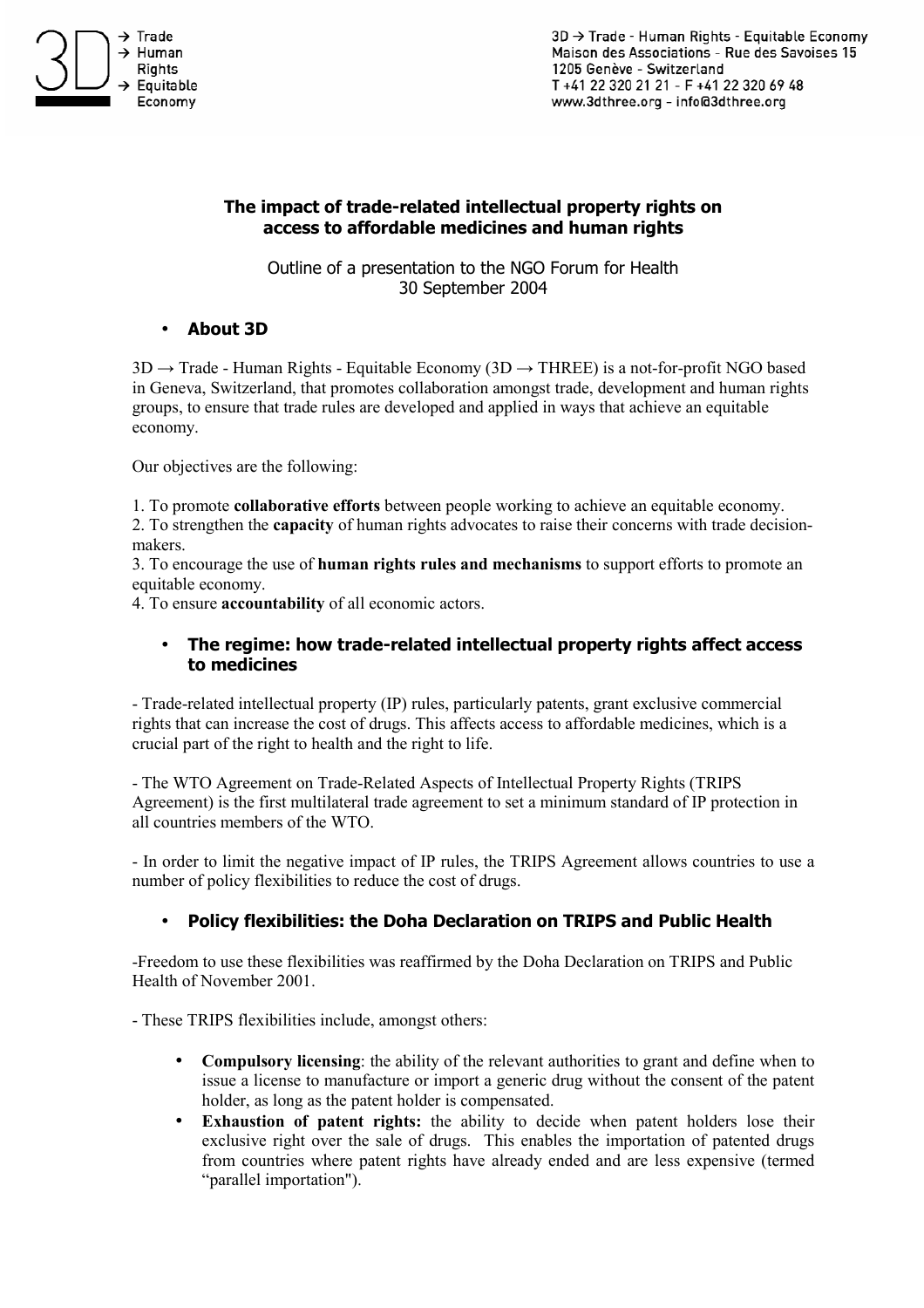- **Exceptions to patent rights:** an example of such an exception is to allow national pharmaceutical companies to import, manufacture and test a drug prior to the expiry of the patent, in order to obtain regulatory approval, thereby ensuring that generic drugs are quickly made once the patent runs out (termed "bolar provision").
- **Prohibition of anti-competitive practices:** This provision gives states the ability to penalize pharmaceutical patent owners that abuse their dominant position in contractual relationships and engage in prohibitive pricing.

- The TRIPS Agreement also granted delays to developing countries for the application of the patent rules:

- Developing countries were granted until January 2000.
- Developing countries that previously did not have patents on products such as drug molecules have until January 2005 to implement them. India, is the main beneficiary of this delay.
- Least developed countries (LDCs) were granted at least until 2006 but the Doha Declaration increased this deadline until 2016.

# • **A further mechanism: the WTO General Council Decision of 30 August**

- This decision is a waiver to the TRIPS Agreement limit on the export of drugs under compulsory license. It is an import/export mechanism that allows States with insufficient drug manufacturing capacity to fully benefit from compulsory licensing.

- It is important that developing countries pass implementing legislation as soon as possible. This is due to the fact that India, the main exporter of generic drugs, will have to implement TRIPS patent rules in January 2005 and will only be exempt from the export limitations if it uses the General Council mechanism.

# • **TRIPS-plus threats: bilateral and regional trade agreements:**

- Many countries are coming under increased pressure, through technical assistance and bilateral and regional trade agreements, to sign up to even stricter IP rules (termed TRIPS-plus rules) that would undermine these hard-won flexibilities.

- **Extension of the patent term for unreasonable delays:** "adjustments" of three to five years for "unreasonable delays" in granting a patent. Such provisions effectively extend the patent term beyond the TRIPS twenty year period.
- **Compulsory licensing restrictions:** limitations on the export of drugs under compulsory license. This would undermine the mechanism of the WTO General Council Decision.
- **Parallel import restrictions:** limitations on imports of patented drugs from other countries. This would be contrary to the spirit of the Doha Declaration which allows Members the freedom to decide their own regime.
- **Exclusive rights over test data:** owners of patented drugs that have not yet been marketed or registered in a country are granted exclusivity over test data for five years if the drug is new or three years if it is a known chemical entity. This protection means that patients need to wait up to five years before generic versions of the drug are available. The TRIPS Agreement does not grant these rights.
- **Marketing authorization:** drug regulatory authorities' are given the power to require generic manufacturers to get the consent of patent owners in order to use test data for marketing authorization. Since generic manufacturers cannot afford to re-do these tests, this could effectively undermine compulsory licensing.